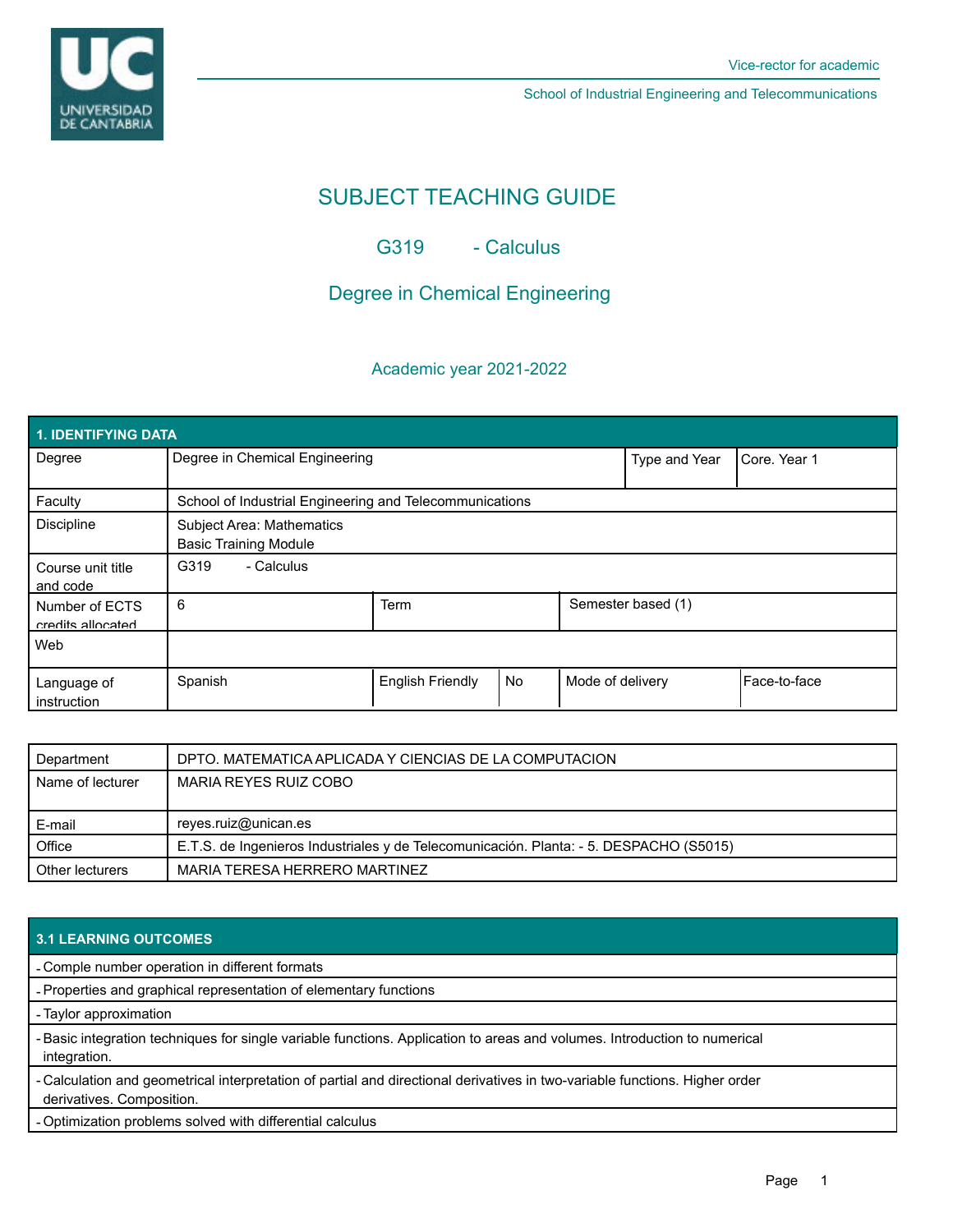

School of Industrial Engineering and Telecommunications

|  | <b>4. OBJECTIVES</b> |  |
|--|----------------------|--|

Application of differential calculus main concepts

Application of integral calculus main concepts for one-variable functions

Mathematical software application in problem solving

### **6. COURSE ORGANIZATION**

|                | <b>CONTENTS</b>                                      |
|----------------|------------------------------------------------------|
| $\mathbf{1}$   | Complex numbers. Real functions of one real variable |
| 1.1            | Complex numbers                                      |
| 1.2            | Real functions of one real variable                  |
| $\overline{2}$ | Real functions of several variables                  |
| 2.1            | Differential calculus in functions of two variables  |
| $2.2\,$        | Taylor polynomials and optimization                  |
| 3              | Integral calculus with one-variable functions        |
| 3.1            | Indefinite integrals                                 |
| 3.2            | Riemann integrals                                    |
| 3.3            | Applications                                         |
|                |                                                      |

| <b>7. ASSESSMENT METHODS AND CRITERIA</b>               |                                        |             |           |        |  |
|---------------------------------------------------------|----------------------------------------|-------------|-----------|--------|--|
| Description                                             | <b>Type</b>                            | Final Eval. | Reassessn | $\%$   |  |
| Written exams (Continuous evaluation)<br>l Written exam |                                        | <b>No</b>   | Yes       | 75,00  |  |
| Computer based exam (continuous evaluation)             | Laboratory evaluation                  | <b>No</b>   | Yes       | 15,00  |  |
| Progress control exercises (continuous evaluation)      | Activity evaluation with Virtual Media | <b>No</b>   | Yes       | 10,00  |  |
| Final exam                                              | Written exam                           | <b>No</b>   | Yes       | 0,00   |  |
| <b>TOTAL</b>                                            |                                        |             |           | 100.00 |  |
|                                                         |                                        |             |           |        |  |

**Observations** 

Each block is considered passed with more than 50% points

Block 1 is worth 3.5 points. Block 2 is worth 3.5 points. Block 3 is worth 3 points.

The course is considered passed if the sum of block points reaches 5 with no less than 40% points in each block

Students will have another chance to pass non-passed blocks in the final exam.

In order to enter continuous evaluation, students will be required to show participation in specific activities that will be identified along the course.

This requirement does not hold for the final exam. This final exam will be worth all points of the course for students not meeting above criteria.

Observations for part-time students

Part-time students can enter continuous evaluation or final exam. Those who choose the final exam will have the chance to get all course points there.